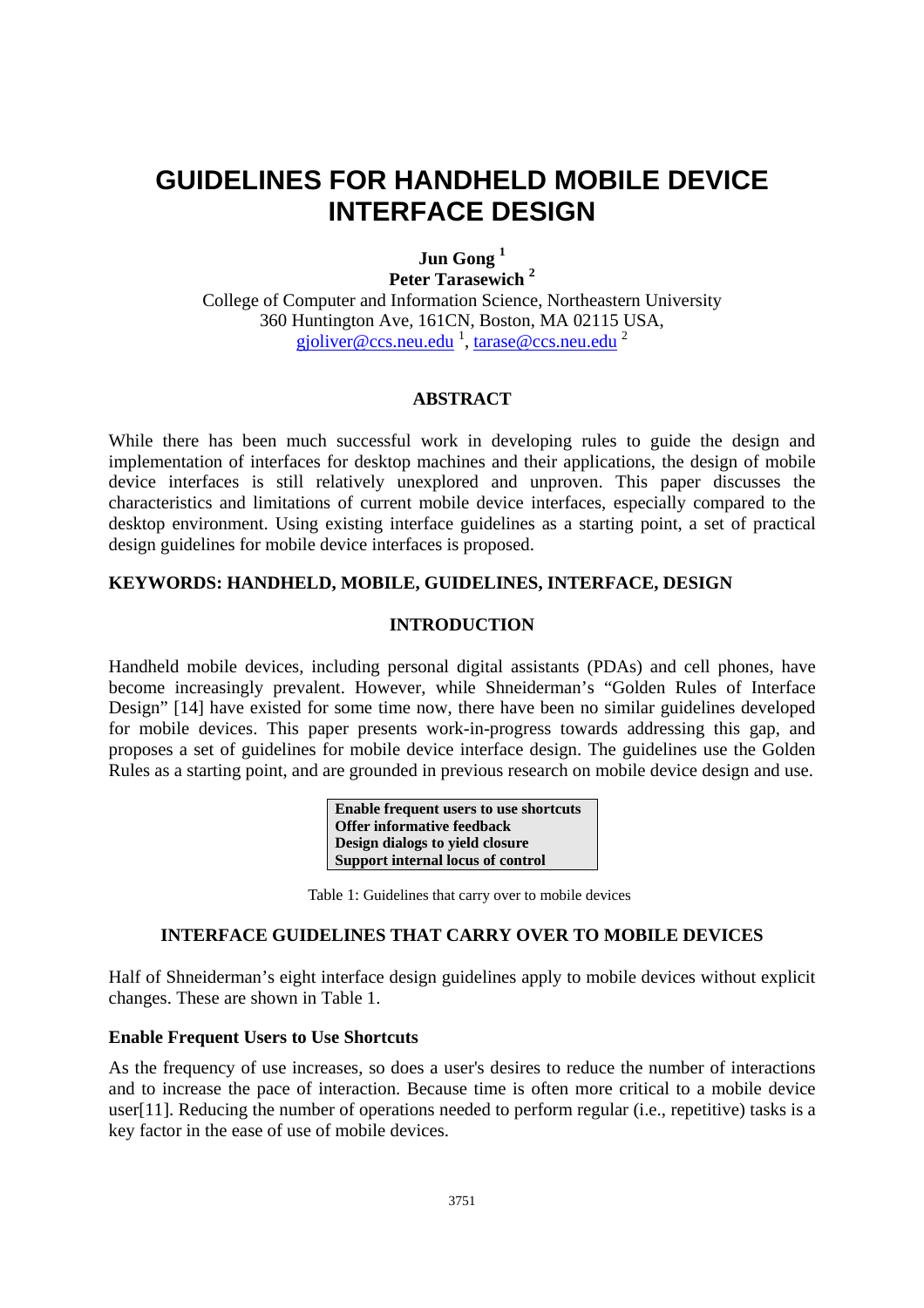## **Offer Informative Feedback**

For every operator action, there should be some system feedback, such as a beep when pressing a key or an error message for an invalid input value. Such feedback should be substantial and understandable by the user. For example, the messages "HTTP404 ERROR" and "THE PAGE CAN NOT BE FOUND" may be equivalent, but the latter will most likely be of greater benefit to most users.

#### **Design Dialogs to Yield Closure**

Sequences of actions should be organized into groups with a beginning, middle, and end. Users should be given the satisfaction of accomplishment and completion, no matter whether they are using desktop computers or mobile devices.

## **Support Internal Locus of Control**

Users want to be in charge of the system and have the system respond to their actions, rather than feeling that the system is controlling them. Systems should be designed such that users initiate actions rather respond to them. This guideline is applicable both to traditional desktop applications and mobile device applications.

#### **Consistency**

- $\Diamond$  The "look and feel" should be the same across multiple platforms and devices
- $\diamond$  Elements of mobile interfaces such as names, color schemes, and dialog appearances should be the same as their desktop counterpart
- $\Diamond$  Create input/output methodologies that are device independent avoid using methods specific to mobile platforms where possible

#### **Reversal of actions**

 $\diamond$  Mobile applications should rely network connectivity as little as possible

**Error prevention and simple error handling** 

 $\Diamond$  Nothing potentially harmful should be triggered by too simple an operation (e.g., power on/off) **Reduce short-term memory load** 

 $\diamondsuit$  Rely on recognition of function choices instead of memorization of commands

 $\diamond$  Use modalities such as sound to convey information where appropriate

Table 2: Guidelines that need modification

# **MODIFICATIONS TO EXISTING RULES**

The remaining four guidelines require modifications and/or an increased emphasis on use with mobile devices. These are summarized in Table 2, along with some practical suggestions.

#### **Consistency**

Consistency takes on an additional dimension with mobile applications: the consistency across multiple platforms and devices for the same application [2]. Users of mobile devices may need to switch between their desktop machines and different mobile devices frequently. For example, a user may want to transfer some documents from a home desktop computer to a PDA, read them while riding the subway, and call colleagues with questions. In this situation, consistency should be maintained between desktop and PDA (and possibly cell phone). Consistency can also be achieved by creating I/O methodologies that are device independent. Isokoski and Raisamo proposed a Minimal Device Independent Text Input Method that can be used consistently across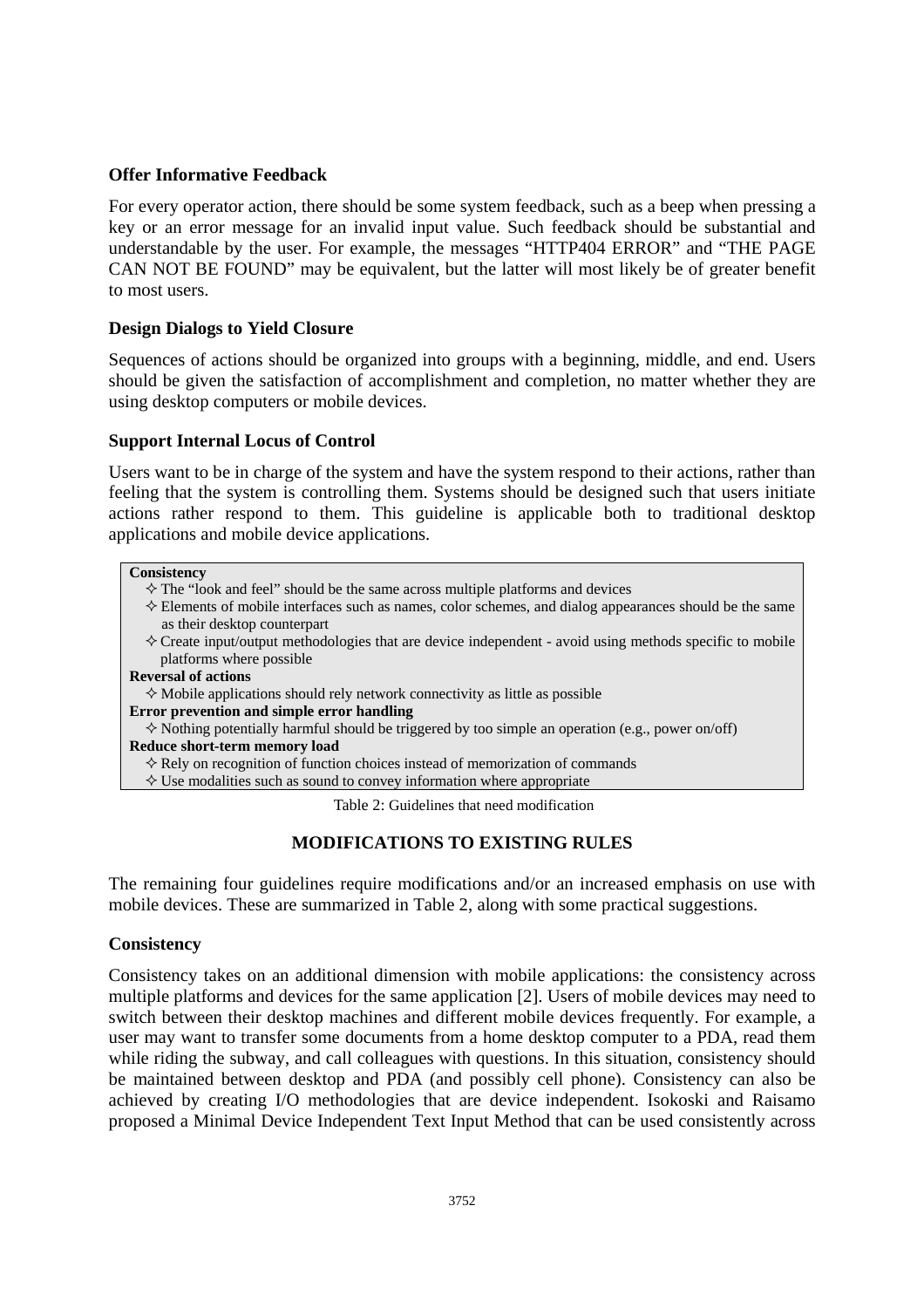devices [10].

#### **Reversal of Actions**

Allowing easy reversal of actions may be more difficult for mobile devices because of a lack of available resources and computing power [12]. Mobile devices have less memory to store the states of past events. Even if state information is offloaded to more powerful stationary computers, the greater susceptibility of wireless communications to connectivity losses makes tracking of past states more difficult [12] [8].

## **Error Prevention and Simple Error Handling**

Preventing and handling errors on mobile interfaces are similar to those for desktop interfaces, although the need becomes more critical due to the more rapid pace of events in the mobile environment. Error prevention also needs to take the physical design of mobile devices into account. Smaller device sizes make the proximity of buttons to each other more of a potential problem.

## **Reduce short-term memory load**

Given the limitations of a user's short-term memory, interfaces should be designed such that very little memorization is required during the performance of tasks [2]. When in the mobile environment, a user has to potentially deal with more distractions than with a desktop computer [15]. A mobile application may not be the focal point of the user's current activities [5], and a user may not be able to suspend his or her primary task to interact with the mobile device [3] [8]. Using alternative interaction modes such as sound can be beneficial [11].

| Design for multiple and dynamic contexts                                                                |
|---------------------------------------------------------------------------------------------------------|
| $\diamond$ Allow users to configure output to their needs and preferences (e.g., text size, brightness) |
| $\Diamond$ Allow for single- or no-handed operation                                                     |
| $\diamond$ Have the application adapt itself automatically to the user's current environment            |
| <b>Design for small devices</b>                                                                         |
| $\Diamond$ Provide word selection instead of requiring text input                                       |
| Design for limited and split attention                                                                  |
| $\diamond$ Provide sound and tactile output options                                                     |
| Design for speed and recovery                                                                           |
| $\Diamond$ Allow applications to be stopped, started, and resumed with little or no effort              |
| $\Diamond$ Application should be up and running quickly                                                 |
| Design for "top-down" interaction                                                                       |
| $\diamond$ Present high levels of information and let users decide whether or not to retrieve details   |
| <b>Allow for personalization</b>                                                                        |
| $\Diamond$ Provide users the ability to change settings to their needs or liking                        |
| Design for enjoyment                                                                                    |
| Applications should be visually pleasing and fun as well as usable                                      |

Table 3: Additional guidelines for mobile interface design

# **ADDITIONAL GUIDELINES FOR MOBILE DEVICE DESIGN**

What follows are additional guidelines specifically for mobile device interface design. Following these can be critical due to the particular characteristics of mobile devices [12] [3]. Mobile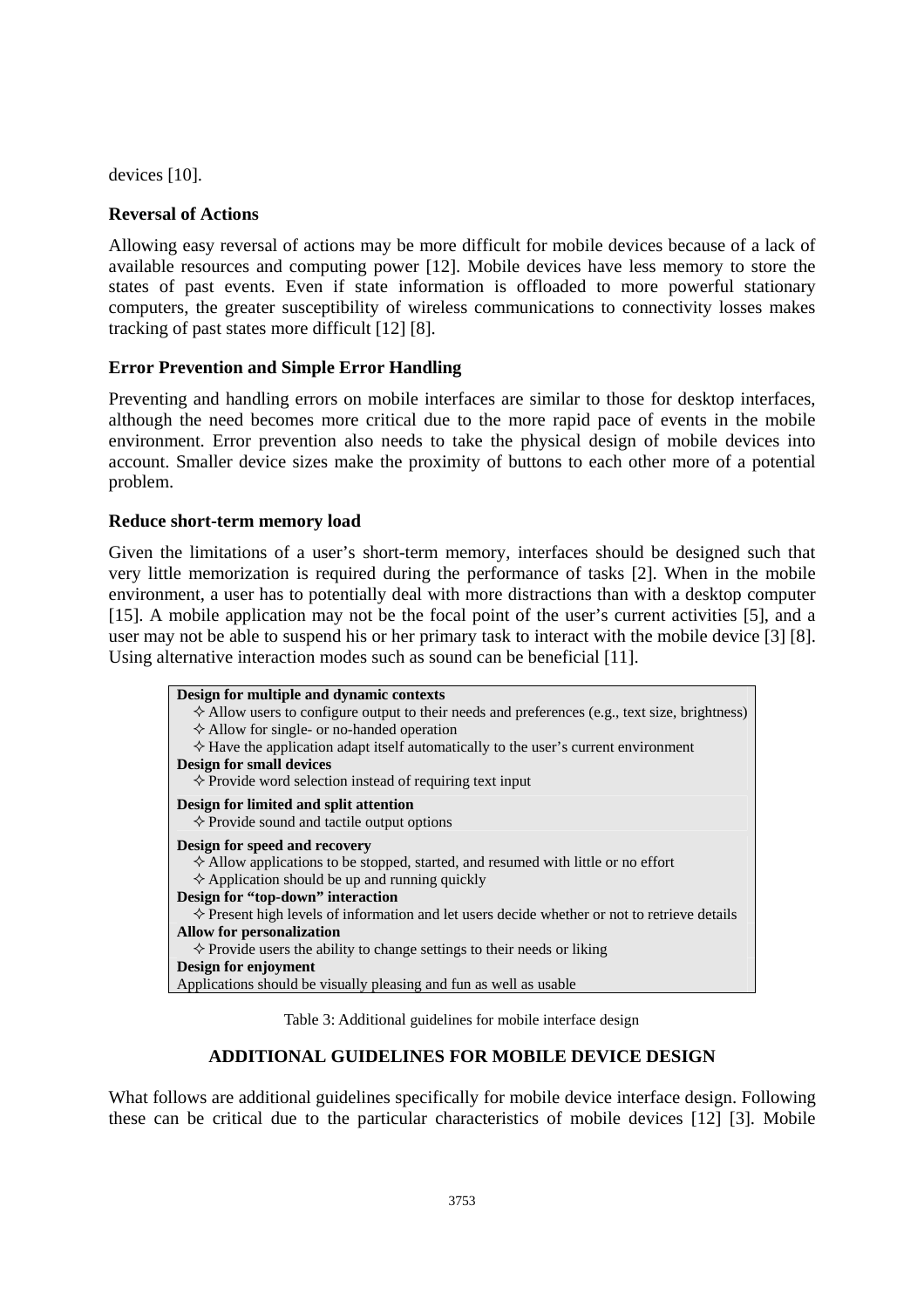device interface design is more restrictive than desktop interface design because of relatively limited computing and communication power, smaller platform sizes, an always-changing context [15], and smaller amounts of user attention [3]. These guidelines are summarized in Table 3, along with some practical implementation suggestions.

#### **Design for multiple and dynamic contexts**

The contexts of computer applications used in the office, home, or similar settings are relatively stable. On the other hand, with mobile applications, there can be a significant number of additional people, objects, and activities vying for a user's attention aside from the application or computer itself [15]. Environmental conditions (e.g., brightness, noise levels, weather) can change depending on location, time of day, and season. The usability or appropriateness of an application can change based on these different context factors [7]. For example, in the presence of strangers, users may feel uncomfortable speaking input aloud, and certain places (e.g., libraries) might restrict the use of voice input. Small text sizes may work well under office conditions but suddenly become unreadable in bright sunshine or in dimly lit spaces. In addition, users may have one hand, or even both hands, occupied while using a mobile device [8]. Therefore, for different contexts, allowing operations with 0, 1, or 2 hands becomes extremely important to the viability of the interface [7].

One way to solve the problem of changing contexts is to implement context-awareness and self-adapting functionalities [4]. This can potentially save the user effort and frustration, and increase the usability of applications. Usability in a dynamic environment might also be improved by devices that derive input indirectly from the user. Schmidt discussed a vision of mobile computing where devices can "see, hear, and feel." [13].

# **Design for Small Devices**

As technology continues to advance, mobile platforms will continue to shrink in size and include items such as bracelets, rings, earrings, buttons, and key chains. New or modified interaction techniques may be necessary to overcome the physical limitations. Speech input is a viable alternative for devices too small for buttons. Sound can also be used for output, taking the place of text or graphics. Holland and Morse investigated an audio interface for a navigation system that leaves a user's eyes and hands free for other purposes [5].

#### **Design for Limited and Split Attention**

Users of mobile devices often need to focus on more than one task [8]. A mobile application may not be the focal point of the user's current activities [5]. Mobile devices that demand too much attention may distract users from more important tasks. Interfaces for mobile devices need to be designed to require as little attention as possible [11]. Sometimes this can be accomplished by designing for hands-free interaction or even eyes-free interaction. According to Gorlenko [3], eye-free interaction provides the greatest freedom of movement during interaction, as visual attention constrains body movement. When possible, it might work better to use sound or tactile output to present information instead of visual displays [11]. Pascoe, Ryan, and Morse developed a personal digital assistant (PDA) application, which allowed the user to count the number of bites taken from tree leaves without looking away from the animal.

## **Design for speed and recovery**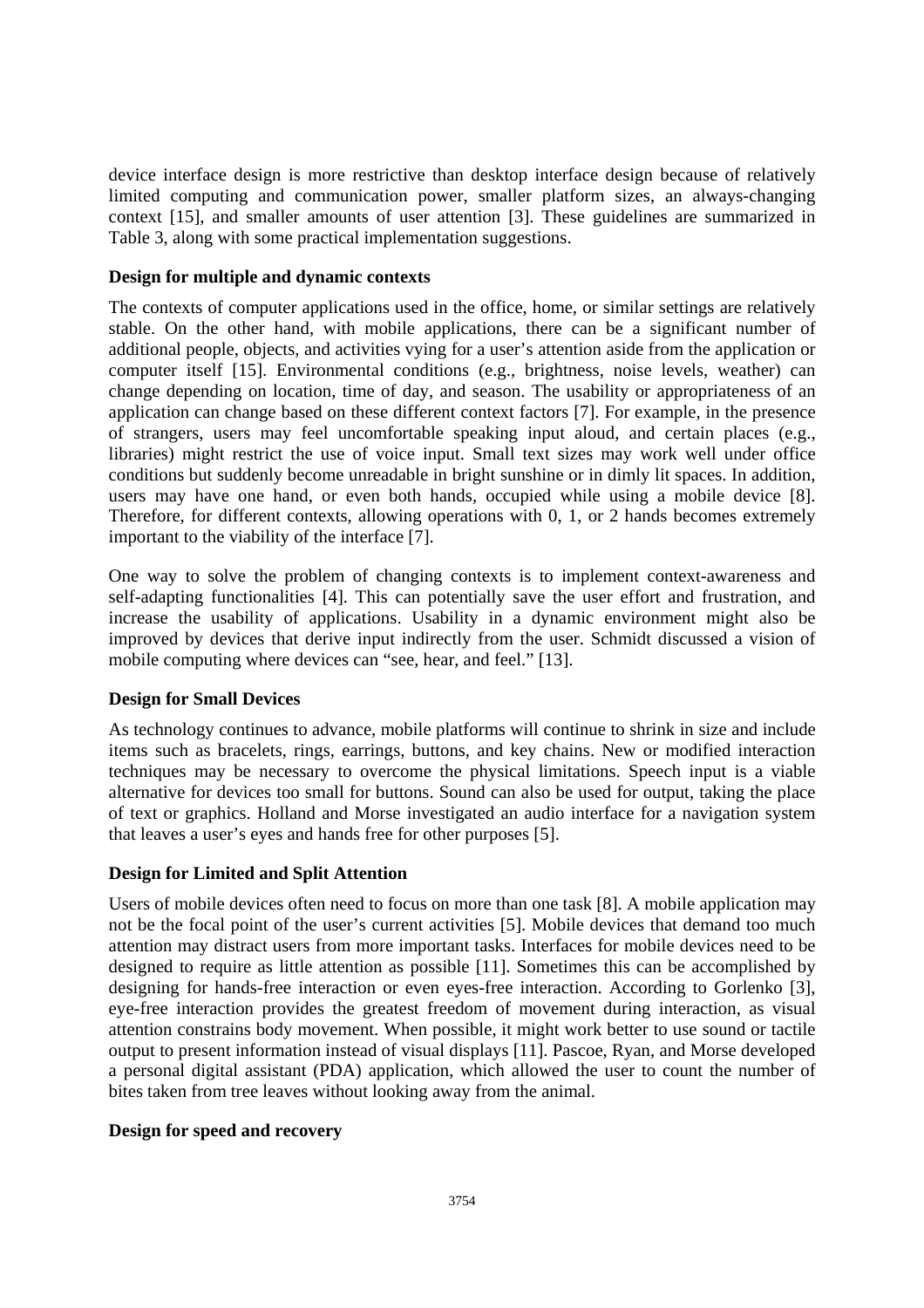For mobile devices and applications, time constraints need to be taken into account in initial application availability and recovery speed. When time is critical, waiting a few minutes for an application to start may not be in the user's best interest. Given the different contexts under which mobile devices are used, users may need to quickly change or access functions or applications [11]. When such situations rise, a user would need to quickly and securely save any work already performed and resume it later without any loss.

#### **Design for "Top-Down" Interaction**

Mobile devices with small screens have limitations on the amount of information that they can present at one time. Reading large amounts of information from such devices can require large amounts of scrolling and focused concentration. To reduce distraction, interactions, and potential information overload, a better way of presenting information might be through multilevel or hierarchical mechanisms [1]. For example, a mobile worker may not need or want the entire contents of a message. However, they may wish to receive a notification that a message is available, along with an indication of how important it is. That way, the worker can make their own decision, whether or not to stop their primary task to access the contents of the message.

#### **Allow for personalization**

Mobile devices, by their nature, are more personal. While traditional telephones and desktop computers can many times be shared among different users, a mobile device is usually carried and used by only one person. Therefore it is more likely that a user of mobile applications will personalize the device and its applications to his or her preferences. Different users have different usage patterns, preferences, and skill levels. So it is important to allow for variations among users. For example, when visibility is good, it is reasonable to show more text on a screen; and while in a dark environment, bigger fonts might allow better readability. But the interface design should not exclude the possibility that some users may always prefer larger fonts regardless of the lighting conditions

# **Design for Enjoyment**

While functionality and usability are keys to mobile application success, other factors are also influential. Aesthetics is also part of designing an overall enjoyable user experience with mobile devices. Karlsson and Djabri have begun to investigate "aesthetics in use"[6], which they define as dynamic interaction that invokes a positive affective response from the user. In addition, color and its manipulation are important considerations for visual interfaces. Shneiderman gave some interface color use guidelines that can generally be carried over to mobile devices [14], although some of the effects of color may be different on smaller screens. If functionality and usability are equal, an application or device will stand out if it is attractive in some way. Donald Norman, after years of stressing product design that focuses squarely on usability, realizes that emotion plays a large part in our interaction with objects [9].

# **CONCLUSION**

This paper has presented a first attempt at a set of guidelines for the design of handheld mobile device interfaces. These guidelines are based on traditional guidelines for desktop user interfaces and published research with mobile devices and applications. These guidelines should be useful